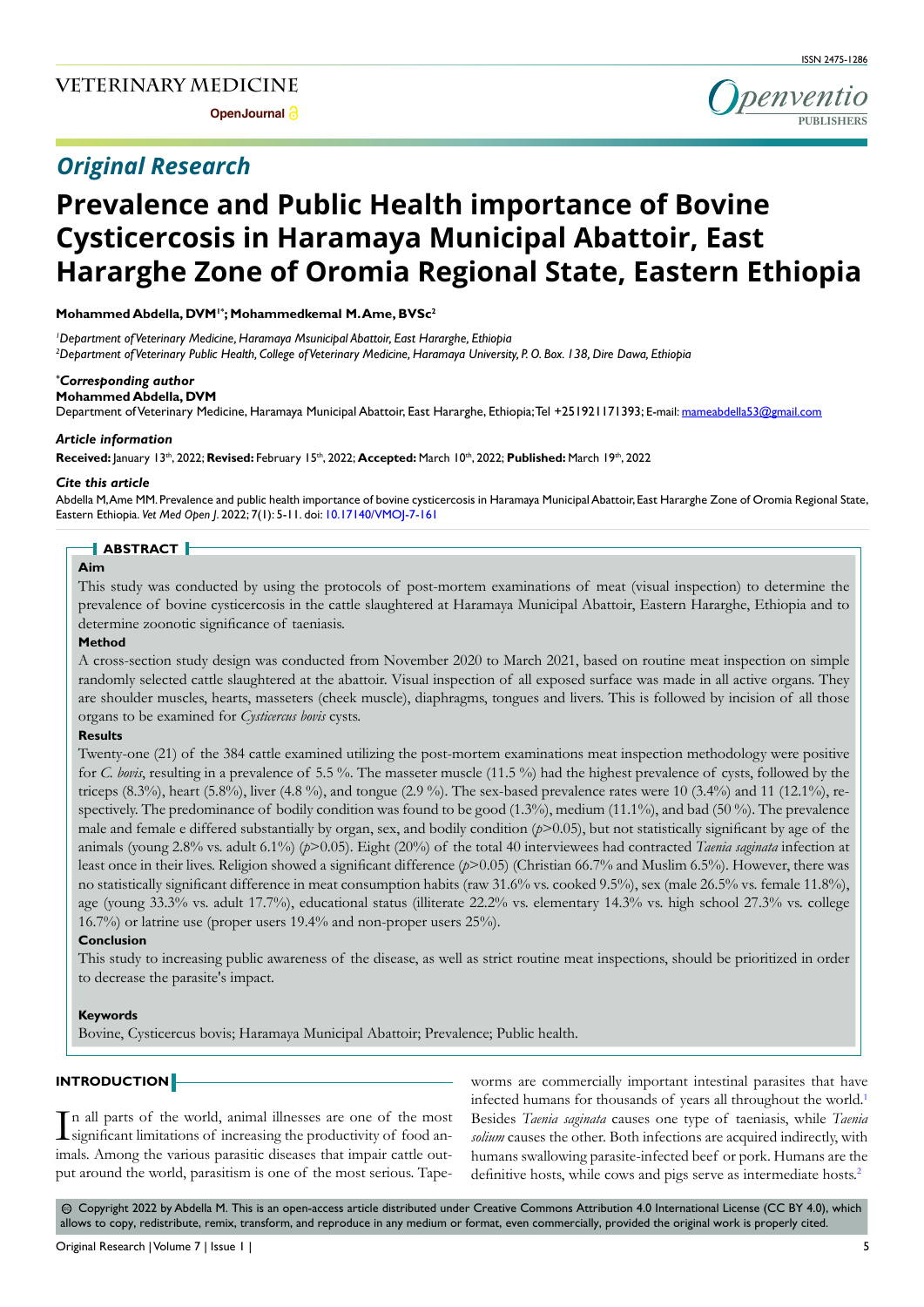Tapeworm infection has been recorded in 1500-years ago and the occurrence of metacestode stage larvae (*C. bovis*) in cattle musculature causes bovine cysticercosis while the adult worm in human small intestine is the cause of taeniasis. Both adult and larval forms have hazardously affect health of their respective hosts, either directly or indirectly accompanied with several secondary infections, particularly in human.[3](#page-5-2)

*T. saginata* is a worldwide zoonotic cestode whose epidemiology is ethnically and culturally determined by estimation of 50-77 million annually.[4](#page-5-3) The parasite is very common in Africa and endemic in central and East African countries like Ethiopia, Kenya and Zaire. The custom of eating raw or undercooked beef dishes such as kourt, lebleb, kiteffo and the habit of defecating in open fields coupled with cattle to graze in such fields which are cause of cysticercosis for cattle and taeniasis for human.<sup>[5](#page-5-4)</sup> A high-prevalence of human infection in different agro-climatic zones of Ethiopia has been reported and estimates made by different investigators on the prevalence is vary widely from 2-1[6](#page-5-5)% to over 70%.<sup>6</sup>

Transmission to animals occurs by the ingestion of food or water contaminated with the feces of infected humans. Bovine cysticercosis is asymptomatic after development in infected animals. However, it produces irreversibly effects to the beef cattle industry, when the disease is diagnosed at slaughterhouses by visual inspection of specific sectioned tissues.[7,8](#page-5-6)

Humans become infected by eating raw or undercooked meat containing the viable cysticerci. The tapeworm develops within the small intestine and becomes sexually mature in about three months, producing gravid proglottids, which are mobile and either migrate from the anus of the infected host spontaneously or shed in feces.[9](#page-5-7) Cysts of *C. bovis* can be found anywhere in the carcass and viscera, but its illustrated sites are predilection like masseter, tongue, heart, triceps, intercostals muscle and the diaphragm which organs are consumed at raw level and causes of public health hazardous.[10](#page-5-8)

Haramaya district had, large head of cattle but production is low which may be due to parasitic diseases; among which bovine cysticecosis is the most important disease, causing direct and indirect economic loss on livestock production, particularly of cattle and the parasite has public health importance.<sup>[1](#page-5-0)</sup> However, there was no study indicating the disease in Haramaya district which may vary epidemiologically from one area to another.

Therefore, the objectives of this study were:

• To determine the prevalence of bovine cysticercosis at the Haramaya municipal abattoir.

• To determine zoonotic significance of Cysticercosis in the study area.

# **MATERIALS AND METHODS**

### **Study Area**

The research was carried out in the Haramaya Municipal Abattoir,

which is located in the Oromiya region's Eastern Hararghe Zone. Harar is 14 kilometers away, and Finfinne is 508 kilometers away. According to agricultural statistics from the Haramaya district, the district contains 63,723 cattle, 13,612 sheep, 20,350 goats, 15,978 donkeys, 530 camels, and 42,035 chickens. The district's production system is a hybrid. It is located at a height of 1600-2100 meters above sea-level, with an average yearly temperature of 18 °C and a relative humidity of 65%. The area receives roughly 900 mm of rain per year on average, with a bimodal distribution pattern peaking in mid-April and mid-August. It is situated at 41° 59' 58" north latitude and 9° 24' 10" south longitude.<sup>[11](#page-5-9)</sup>

#### **Study Population**

The study was conducted on the local breed of cattle coming to the Haramaya municipal abattoir which were reared under semiintensive and extensive farming system. Different risk factors were considered like sex, age, body condition and organ affected. Examination and evaluation of body condition were accomplished during ante-mortem examination. They were classified as poor, medium and good by observing the body condition of the animals in the field according to the method described by Nicholson et al.<sup>[12](#page-5-10)</sup> The ages of animals were also estimated by the dentition method.<sup>[13](#page-5-11)</sup>

#### **Study Design and Sampling Strategy**

Cross-sectional study was used to know the prevalence of bovine cysticercosis. The study was based on routine meat inspection on simple randomly selected cattle slaughtered at the abattoir. Visual inspection of all exposed surface was made in all active organs. They are shoulder muscles, hearts, masseters (cheek muscle), diaphragms, tongues and livers. This is followed by incision of all those organs to be examined for *C. bovis* cysts.

Moreover, a cross-sectional study was conducted by a structured questionnaire survey to assess the prevalence of *T. saginata* and associated risk factors.

#### **Sample Size Determination**

The number of animals required for the study was determined us-ing the formula given by Thrusfield<sup>[14](#page-5-12)</sup> for simple random sampling, by using 95% level of confidence, 50% expected prevalence and 0.05 desired absolute precision.

$$
n = \frac{1.962 \text{ Pexp} (1 - \text{Pexp})}{d^2}
$$

Were as: n=numbers of individuals to be sampled. Pexp=expected prevalence d2 =desired absolute precision 1.96=95% confidence level

There was no previously obtained data on the prevalence of *C. bovis* in extensive cattle production system in the study area. Therefore, an overall mean expected prevalence of 50% (0.5) was used with desired absolute precision of  $\pm 5\%$ . Accordingly, 384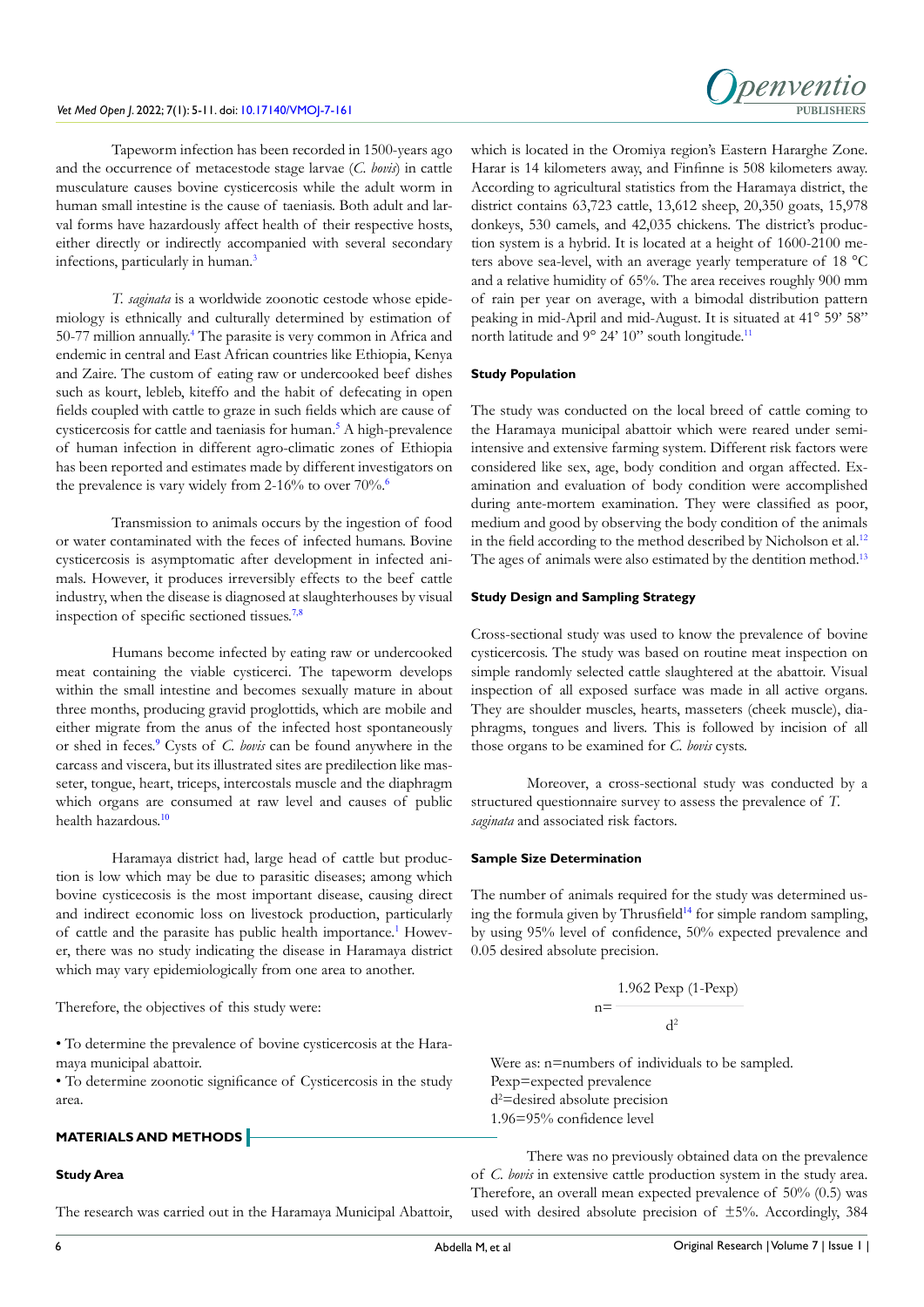heads of cattle were sampled in the study.

#### **Study Methodology**

**Active abattoir survey:** The explanatory variables considered are age, sex, body condition and species of animal. The animals were examined before slaughter (ante-mortem inspection) and after slaughter (post-mortem inspection). During ante–mortem examination each animal was marked for identification by writing a code on its head by using un-washable ink and the tagged number of each animal was recorded. Ante-mortem examination on individual animal was done for the assessment of body condition, age, sex and species. During post-mortem inspection, examination of muscles and different organs for the presence of cysts was undertaken by incisions. Each individual was examined based on routine meat inspection on randomly selected cattle slaughtered at the abattoir for the presence of *C. bovis* in organs like Masseter, tongue, heart, triceps, intercostals muscle and the diaphragm. Post-mortem inspection is the most common method in use to detect bovine cysticercosis.

**Questionnaire surveys on taeniasis:** Questionary survey was used to collect data regarding human taeniasis by visiting hospital 40 patient in Haramaya town by using questionary servey. The potential risk factors of taeniasis such as habit of raw meat consumption, age, sex, religion, occupation, educational levels, presence and usage of sanitary facilities especially toilet and knowledge of *T. saginata* was assessed.

#### **Data Analysis**

Abattoir data and questionnaire collected were entered to Microsoft Excel spreadsheet and analyzed by using statistical package for the social sciences (SPSS) version 20 software. Associations between each factor were determined by using Chi square test  $(\chi^2)$ . A statically significant association between variables exists when *p*<0.05 and at 95% confidence level (CI).

# **RESULTS**

Out of the total 384 cattle examined, 21 were found positive for the presence of *C. bovis* with overall prevalence of 5.5%. There is no statistically significant difference (*p*>0.05) in the prevalence of cysticercosis between the age groups. Analysis of the active abattoir survey proved that there is statistically significant difference between sex groups  $(p<0.05)$  as well as between body condition (Table 1).

An association with regard to the anatomical distribution of Cysticercus cysts in the inspected organs showed statistical significance. Out of single organ, the maximum intensity of infection was observed in masseter muscle followed by tongue and liver, 11.3%, 1.6% and 1.3% respectively. The cyst found in more than one organ, the maximum intensity were found in liver and masseter muscle (37.5%) followed by triceps muscle and tongue (8.3%), head and heart (5.8%) (Table 2).

|                       |                                   |                 | Table 1. Prevalence of Bovine Cysticercosis on the Basis of Sex, Age and Body Condition |          |         |
|-----------------------|-----------------------------------|-----------------|-----------------------------------------------------------------------------------------|----------|---------|
| Varaible              | <b>Animals</b><br><b>Examined</b> | <b>Positive</b> | Prevalence<br>$(\%)$                                                                    | $\chi^2$ | p-value |
| Sex                   |                                   |                 |                                                                                         |          |         |
| Male                  | 293                               | $\overline{0}$  | 3.4                                                                                     |          |         |
| Female                | 91                                | П               | 2.1                                                                                     | 10.1     | 0.002   |
| Total                 | 384                               | 21              | 5.5                                                                                     |          |         |
| Age                   |                                   |                 |                                                                                         |          |         |
| Young                 | 71                                | $\overline{2}$  | 2.8                                                                                     |          |         |
| Adult                 | 313                               | 19              | 6.1                                                                                     | 1.2      | 0.15    |
| Total                 | 384                               | 21              | 5.5                                                                                     |          |         |
| <b>Body Condition</b> |                                   |                 |                                                                                         |          |         |
| Good                  | 229                               | 3               | 1.3                                                                                     |          |         |
| Medium                | 153                               | 17              | ПJ                                                                                      |          |         |
| Poor                  | $\overline{2}$                    | ı               | 50                                                                                      | 24.8     | 0.00    |
| Total                 | 384                               | 21              | 5.5                                                                                     |          |         |

| Organ infected     | No. of<br><b>Infection</b> | Percent (%) | $\chi^2$ | b-value |
|--------------------|----------------------------|-------------|----------|---------|
| Liver              |                            | 1.3         |          |         |
| Tongue             | $\mathcal{P}$              | I.6         |          |         |
| Masseter muscle    | $\overline{2}$             | 11.3        |          |         |
| Liver and masseter | 3                          | 37.5        | 30.6     | 0.00    |
| Triceps and tongue |                            | 8.3         |          |         |
| Head and heart     | 2                          | 5.8         |          |         |
| Total              | 21                         | 5.5         |          |         |

#### **Questionnaire Survey on Taeniasis**

Of the total 40 interviewed respondents who participated in this study, 20% (8/40) had contracted *T. saginata* infection at least once in their life time, of which, 17.5% and 2.5% reported using modern drugs and traditional drugs, respectively. The majority of the respondent had an experience of raw meat consumption as a result of traditional and cultural practice.

The analysis of the risk factors showed a significant difference  $(p<0.05)$  in the prevalence of taeniasis with religion, but there was no significance difference between age, sex, educational status, address, habit of eating meat and latrine using behavior of the respondents  $(p>0.05)$  (Table 3).

# **DISCUSSION**

In the current study, the overall prevalence of bovine cysticercosis was 5.5%. This is comparable with finding of Gomol et al,<sup>15</sup> (3.6%) and Megersa et al,<sup>[16](#page-5-14)</sup> (4.4%) in Jimma Municipal Abattoir as well as result by  $Dawit^{17}$  $Dawit^{17}$  $Dawit^{17}$  (4.9%) at Gondar. However, this was lower than findings reported by Abunna et al,<sup>[18](#page-5-16)</sup> (26.3%) in Awassa, Hailu<sup>[19](#page-5-17)</sup> (17.5%) in East Shoa, Getachew<sup>20</sup> (13.8%) in Debre Zeit, Regassa et al,<sup>[21](#page-5-19)</sup> (13.3%) in Ahmed<sup>[22](#page-5-20)</sup> (21%) in Nekemte abattoirs. This difference might be because most of the animals slaughtered

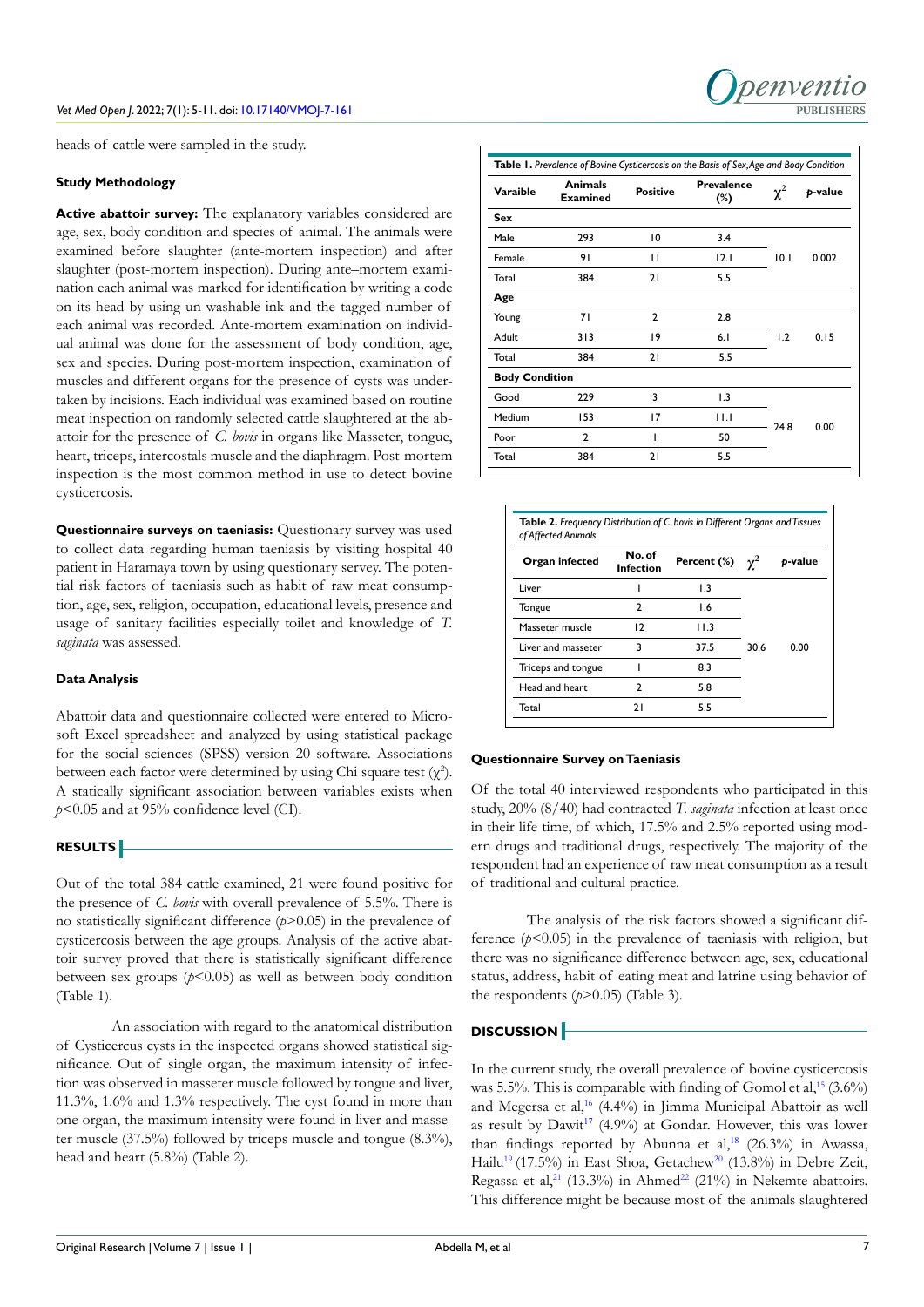

| Varaible                 | <b>Interviewed People</b> | No. of Infected | Prevalence (%) | $\chi^2$ | p-value |
|--------------------------|---------------------------|-----------------|----------------|----------|---------|
| Sex                      |                           |                 |                |          |         |
| Male                     | 23                        | 6               | 26.1           |          |         |
| Female                   | 17                        | $\overline{2}$  | 11.8           | 1.25     | 0.18    |
| Total                    | 40                        | 8               | 20             |          |         |
| Age                      |                           |                 |                |          |         |
| Young(1-20)              | 6                         | $\overline{2}$  | 33.3           |          | 0.26    |
| Adult(>20)               | 34                        | 6               | 17.7           | 0.78     |         |
| Total                    | 40                        | 8               | 20             |          |         |
| <b>Education Status</b>  |                           |                 |                |          |         |
| Illiterate               | 9                         | 2               | 22.2           |          |         |
| Elementary               | 4                         | 2               | 14.3           |          |         |
| High school              | П                         | 3               | 27.3           | 0.72     | 0.87    |
| College                  | 6                         | L               | 16.7           |          |         |
| Total                    | 40                        | 8               | 20             |          |         |
| <b>Address</b>           |                           |                 |                |          |         |
| Rural                    | 12                        | I               | 8.3            |          |         |
| Urban                    | 28                        | 7               | 25             | 1.46     | 0.19    |
| Total                    | 40                        | 8               | 20             |          |         |
| Religion                 |                           |                 |                |          |         |
| Christian                | 9                         | 6               | 66.7           |          |         |
| Muslim                   | 31                        | $\overline{2}$  | 6.5            | 15.8     | 0.001   |
| Total                    | 40                        | 8               | 20             |          |         |
| <b>Meat Eating Habit</b> |                           |                 |                |          |         |
| Raw                      | 19                        | 6               | 31.6           |          |         |
| Cooked                   | 21                        | $\overline{2}$  | 9.5            | 3.03     | 0.07    |
| Total                    | 40                        | 8               | 20             |          |         |
| <b>Use of Latrine</b>    |                           |                 |                |          |         |
| Proper<br>User           | 36                        | 7               | 19.4           |          |         |
| Non proper<br>user       | 4                         | T               | 25             | 0.69     | 0.43    |
| Total                    | 40                        | 8               | 20             |          |         |

in the abattoir were brought from fattening systems flourishing in different district of east Hararghe zone in which animals from such are less exposed for eggs of *C. bovis* as they graze on relatively clean pasture and restricted indoor husbandary system used by Hararghe farmers.<sup>23</sup>

The prevalence of this study is also lower than to some reports from African countries, such as 20% in Senegal, 27% in Tanzania and 38-62% in Kenya Opera et al.<sup>24</sup> Similarly, Opara et al, $24$  had reported prevalence of  $26.2%$  from slaughter animals in Nigeria. Conversely, lower prevalence was reported from developing countries, such as 0.26% in Croatia (Zivkovic et al,<sup>25</sup>) 0.48-1.08% in Germany Abuseir et al,<sup>26</sup> and 0.9% in Suarez et al).<sup>27</sup>

The different prevalence reported in these studies might be due to diagnosis of bovine cysticercosis by meat inspection underestimates the true prevalence, especially when infection is light Dorny et al.<sup>9</sup> The higher prevalence of cysticercosis in developing countries might indicate poor sanitary infrastructure, low awareness and improper disposal of sewage, which also

pertains to Ethiopia, where the widespread habit of eating raw meat is an additional important risk factor.

In Ethiopia, available literature reveals different percentages of cattle positive for *C. bovis*. Tembo<sup>[28](#page-6-3)</sup> found 70(3.11%) out of 2250 randomly selected adult of bovine carcasses in the central highlands (Akaki, Debrezeit, Nazereth) positive for cysticercosis. Similarly, in Gondar area, the prevalence of *C. bovis* was reported to be 9.7% and 4.9% by Demissie<sup>29</sup> and Hailu<sup>[19](#page-5-17)</sup> respectively. In contrast to low prevalence reported above, such studies in export abattoirs like Mojo, ELFORA, Dukem and Luna revealed a comparatively higher prevalence was reported as 17.9%, 13.6%, 19.2% and 27.6% respectively.[30](#page-6-5) In Amhara regional state, Kebede<sup>31</sup> reported (18.49%). These reports indicate variation in the prevalence within Ethiopia. Difference in the prevalence of cysticercosis within a country probably reflects the difference in the expertise/or diligence of meat inspectors. The high prevalence reported in modern and export abattoirs may be due to a thorough meat inspection by incising all organs and muscles and also inspectors in such abattoirs are more experienced and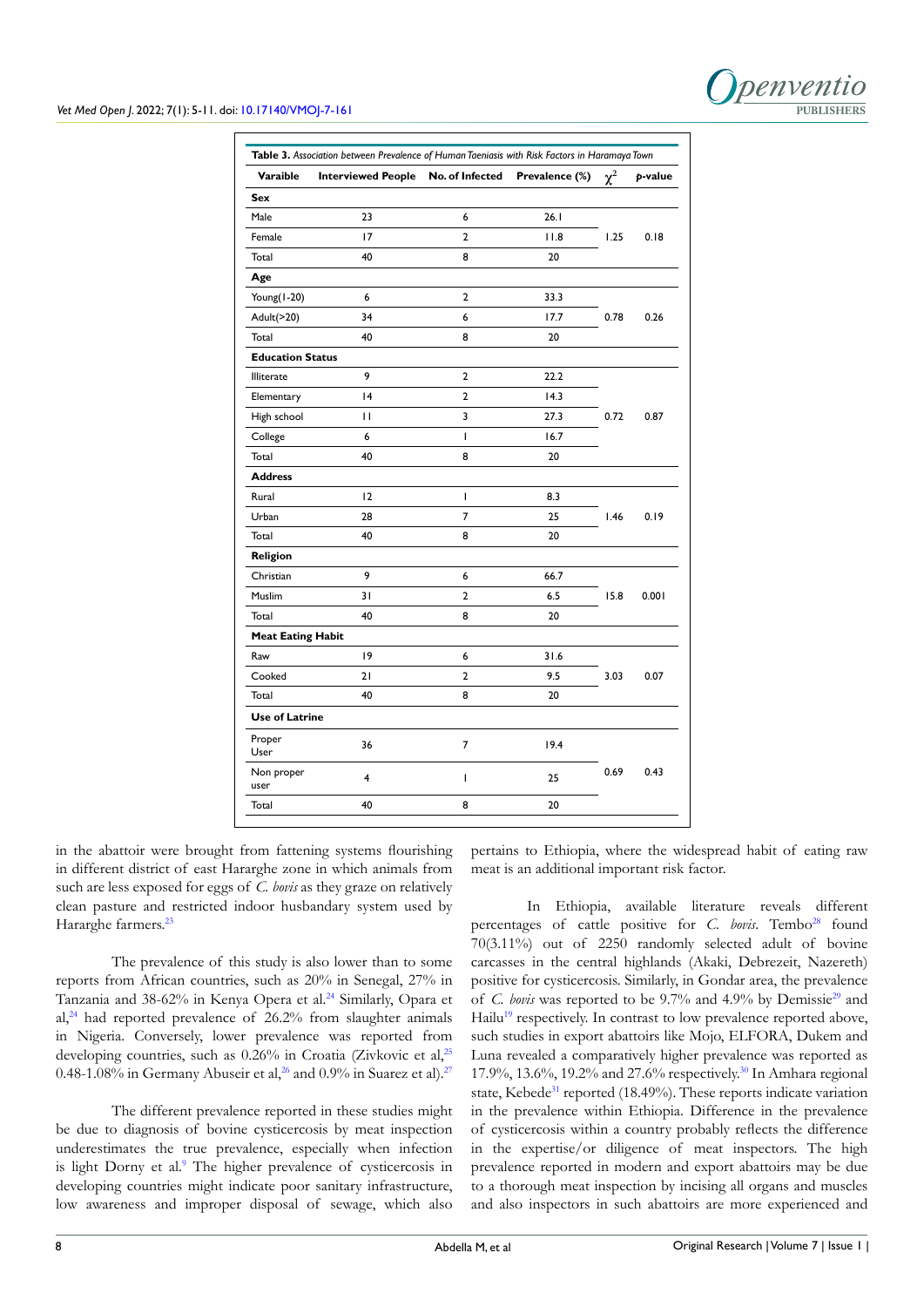Denventio

also have awareness to the economic importance of *C. bovis* in the exportation Gracey et al.<sup>32</sup>

In the present study there is statistically significant difference ( $p$ <0.05) between both sexes (male 3.4%, female 12.1%) and this is in contrary with report of Gomol et al,<sup>15</sup> Kebede,<sup>[31](#page-6-6)</sup> Jemal et al<sup>[33](#page-6-8)</sup> and of Garedaghi et al.<sup>34</sup> The possible reason is that, the sample size of female cattle is not comparable to that of male cattle slaughtered at Haramaya municipal abattoir. Prevalence based on body condition were  $(1.3\%)$ ,  $(11.1\%)$  and  $(50\%)$  in good, medium and poor, respectively which has significant difference ( $p$ <0.05). This is contrary with report by Abunna et al.<sup>18</sup> The reason might be due to sample size of medium body condition slaughtered is greater and/or immune system of poor body condition animal is weak and easily exposed to infection.

In current study there is no statistically significant difference (*p*>0.05) between age group (young 2.8% and adult 6.1%). It agrees with observation by Hailu<sup>19</sup> and Tembo<sup>28</sup> but not in agreement with report of Gomol et al,<sup>15</sup> and Jemal et al<sup>33</sup> The possible explanation for this might be that young animals have close susceptibility due to poor immunity. Animals brought to the abattoir are in the same age group that means nearly adult and also the sample size is a factor for its insignificancy.

The study also revealed that the highest prevalence of cysts was found in the masseter muscle (11.5) followed by triceps (8.3), heart (5.8), liver (4.8) and tongue (2.9) as observed on Table 2. This finding is in agreement with the reports of Amsalu, $35$  Dawit<sup>17</sup> and Opara et al.<sup>[24](#page-5-22)</sup> Report by Wanzala et al,<sup>[8](#page-5-23)</sup> indicates *C. bovis* are commonly found in muscles of mastication, particularly masseter muscles, shoulder muscles, heart, tongue, and occasionally in liver, lungs and lymph nodes. The variations in anatomical distribution depend on a number of factors, such as blood kinetics and animals' daily activities.

Human taeniasis was a health problem in the study area with prevalence of 20%. The occurrence of the disease had significant association (*p*<0.05) taeniasis, prevalence was higher among the Christian community than Muslims. This might be because of raw meat consumption is not common in Muslims as in Christians and Christians also celebrate several annual festivals with the tradition of raw meat consumption, which was in agree with reports by Abunna et al,<sup>[18](#page-5-16)</sup> and Hailu.<sup>[19](#page-5-17)</sup>

Non-statistical variation between people and different risk factors were as follows; Prevalence with educational backgrounds was 22.2%, 14.3%, 27.3% and 16.7 in illiterate, elementary, high school and college, respectively. This might be because of the deeply rooted tradition of raw and undercooked meat consumption regardless of the educational level status. Association between human taeniasis and sex was 26.5% in male and 11.8% in female. The higher prevalence of taeniasis among male could be due to economic reasons and cultural practices in that male do not prepare their dish at home, rather consume at restaurants and butcheries. This study also indicate higher prevalence of Taeniasis among individuals who often consume raw meat than those with less frequent raw meat consumers (31.6% and 9.5% raw and

cooked meat consumers, respectively) and use of latrine (proper users 19.4% and non-proper users 25%) indicate being higher in non-proper latrine users similar with Magarsa et al.<sup>[16](#page-5-14)</sup> But disagree with Magarsa et al,<sup>[16](#page-5-14)</sup> Age wise prevalence was 33.3% in young and 17.7% in adult, the reason associated with children play outdoor with in contaminated soil and pasture and feed most of the time without washing their hand unless their families control them. Bovine cysticercosis/teniasis is a serious illness in both bovine and human populations, according to the current study. The disease causes financial losses due to the rejection of infected organs and the degradation of carcasses, as well as the high costs of human treatment. As a result, regular meat inspections should be done to ensure that contaminated carcasses and organs are rejected appropriately.

## **CONCLUSION AND RECOMMENDATION**

Both the active abattoir and the questionnaire survey concluded that bovine cysticercosis caused by *C. bovis*/*T. saginata* is a major livestock disease that causes human health problems in Haramaya and the surrounding district areas. This is linked to risk factors such as raw meat consumption, incorrect bathroom usage, and a lack of other hygienic measures. According to the findings, the condition mostly affects the mastication muscle, resulting in significant production losses.

The following recommendations were made based on the aforesaid conclusion.

• Strengthening training should raise public understanding about the disease's importance and impact on health.

• Lessen the disease's impact on humans and animals, there should be strong and tight collaboration between medical and veterinary professionals.

• Sewage disposal and latrines should be well-designed.

• Strict routine meat inspection is required, as well as a comprehensive examination of all organs for cyst.

#### **ACKNOWLEDGEMENTS**

I would like to express my heartfelt gratitude to my advisor, Dr. Geremew Haile, for his invaluable support, dedication of time in editing this manuscript, unwavering and consistent advice, encouragement, painstaking correction to give the paper its form, and brotherly approach in all aspects.

My special gratitude go to my co-advisor, Dr. Natenael Tamiret, who assisted me in all facets of my work during my externship program.

Finally, I'd want to express my gratitude to Haramaya University, the College of Veterinary Medicine, and the Haramaya Municipal Abattoir inspector for their assistance during this project, as well as my family for their financial and moral support.

# **REASON FOR NOT HAVING THE APPROVAL FROM ETHICAL COMMITTEE AND THE INSTITUTIONAL REVIEW BOARD**

Keeping in view the public health significance of bovine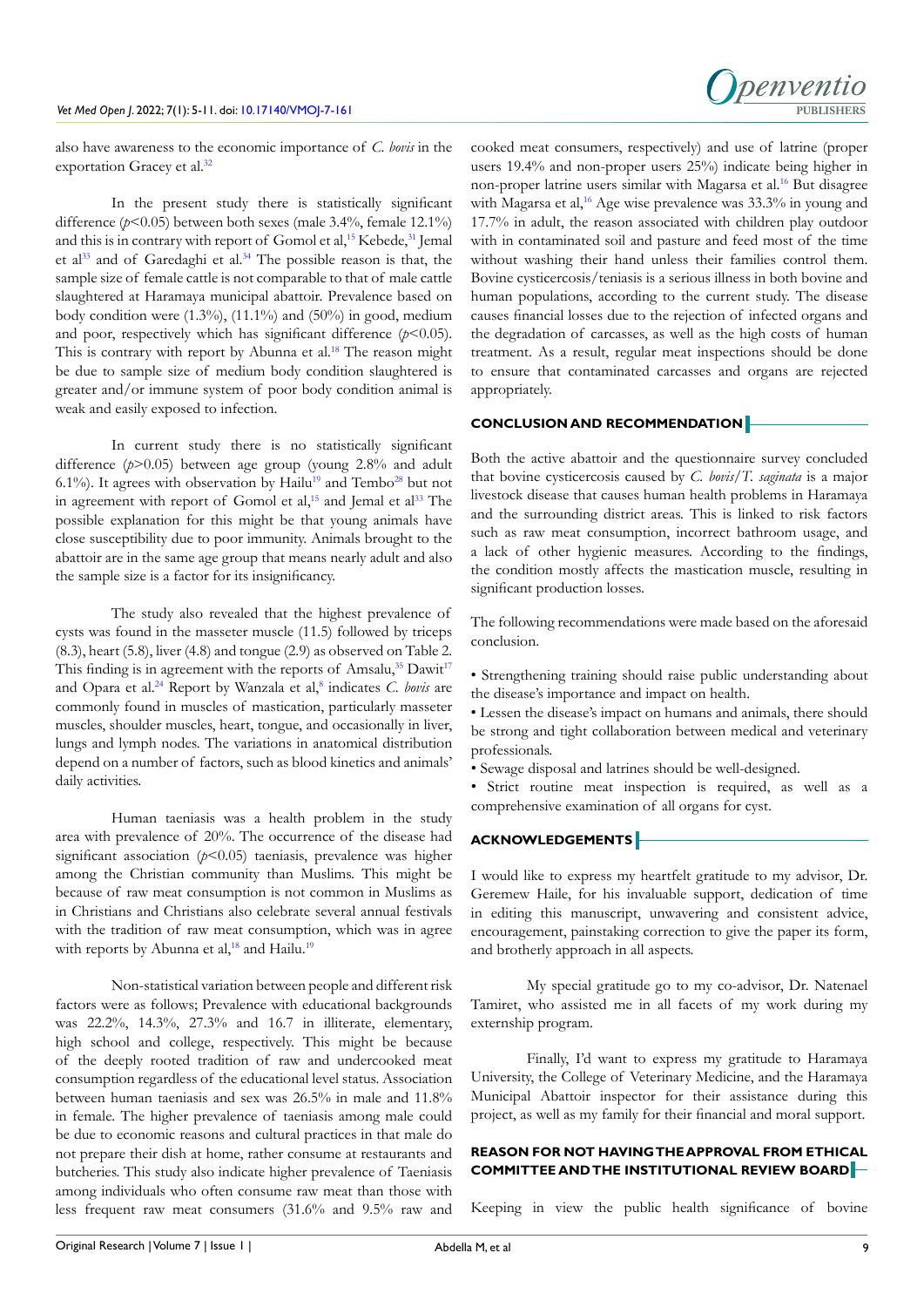#### *Vet Med Open J*. 2022; 7(1): 5-11. doi: [10.17140/VMOJ-7-161](http://dx.doi.org/10.17140/VMOJ-7-161) **PUBLISHERS**

cysticercosis, the present study was proposed to find the occurrence of bovine cysticercosis in some parts of Eastern Ethiopia and its implication on public health. The current study was proposed in light of the public health significance of bovine cysticercosis. Its goal was to determine the prevalence of bovine cysticercosis in specific sections of eastern Ethiopia, as well as its implications for public health.

# **CONFLICTS OF INTEREST**

The authors declare that they have no conflicts of interest.

### **REFERENCES**

<span id="page-5-0"></span>1. Radostits MO, Gay CC, Hinchcliff KW, Constable PD. *Veterinary Medicine. Text Book of the Disease of Cattle, Sheep, Goats, Pigs and Horses*. 10<sup>th</sup> ed. Philadeliphia, Pennsylvania: Saunders; 2007: 1581-1583.

<span id="page-5-1"></span>2. Marquardt WC, Demaree RS, Grieve RB. *Parasitologyand Vector Biology*. 2nd ed. San Diengo, nd London, UK: Accadamic Press; 2000: 327-334.

<span id="page-5-2"></span>3. Minozzo JC, Gusso RLF, DeCastro EA, Lago O, Soccoi VT. Experimental bovine infection with *T. saginata* eggs: Recovery rates and cysticerci location. *Braz Arch Biol.* 2002; 45. doi: [10.1590/](http://doi.org/10.1590/S1516-89132002000600008) [S1516-89132002000600008](http://doi.org/10.1590/S1516-89132002000600008)

<span id="page-5-3"></span>4. Carlos E, Armando N, William A. Taenia solium cysticercosis/taeniosis: Potential linkage with FAO activities; FAO support possibilities. *Acta Trop*. 2003; 87(1): 145-148. doi: [10.1016/s0001-](http://doi.org/10.1016/s0001-706x(03)00037-8) [706x\(03\)00037-8](http://doi.org/10.1016/s0001-706x(03)00037-8)

<span id="page-5-4"></span>5. Kumar A, Tadesse G. Bovine cysticercosis in Ethiopia: A review. *Ethiop. Vet J.* 2011; 15: 15-35. doi: [10.4314/evj.v15i1.67681](http://doi.org/10.4314/evj.v15i1.67681)

<span id="page-5-5"></span>6. Mohammed AA, Waqtola C. Medical Parasitology for Medical laboratory Technology students. Ethiopia Public Health Training Initiative. [https://www.cartercenter.org/resources/pdfs/health/](https://www.cartercenter.org/resources/pdfs/health/ephti/library/lecture_notes/med_lab_tech_students/ln_parasitology_final.pdf) [ephti/library/lecture\\_notes/med\\_lab\\_tech\\_students/ln\\_parasi](https://www.cartercenter.org/resources/pdfs/health/ephti/library/lecture_notes/med_lab_tech_students/ln_parasitology_final.pdf)[tology\\_final.pdf](https://www.cartercenter.org/resources/pdfs/health/ephti/library/lecture_notes/med_lab_tech_students/ln_parasitology_final.pdf). 2006: 339-341. Accessed January 11, 2022.

<span id="page-5-6"></span>7. Geysen D, Kanobana K, Victor B, et al. Validation of meat inspection results for Taenia saginata cysticercosis by PCR restriction fragment length polymorphism. *J Food Prot*. 2007; 70(1): 236-240. doi: [10.4315/0362-028x-70.1.236](http://doi.org/10.4315/0362-028x-70.1.236)

<span id="page-5-23"></span>8. WanzalaW, Onyango AG, Kang KE, Zessin HK, Kyule MN. Control of Taenia saginata by post-mortem examination of carcasses. *Aft Health Sci*. 2003; 3: 68-76.

<span id="page-5-7"></span>9. Dorny P, Praet N. Taenia saginata in Europe. Vet Parasitol. 2007; 149: 22-24. doi: [10.1016/j.vetpar.2007.07.004](http://doi.org/10.1016/j.vetpar.2007.07.004)

<span id="page-5-8"></span>10. Gyles CL, Prescott JF, Songer JG, Thoen CO. *Pathogenesis of Bacterial Infection in Animals and its Product Hygiene*. 3rd ed. NY, USA: Blckwell Science; 2004: 122-119.

<span id="page-5-9"></span>11. Haramaya woreda agricultural development bureau (HBD). 2009: Haramaya, Ethiopia.

<span id="page-5-10"></span>12. Nicholson M, Butterworth T. *A Guide to Condition Scoring of Zebu Cattle*. Addis Ababa, Ethiopia.1986:

<span id="page-5-11"></span>13. Gatenby R. *The Tropical Agriculture, London and Beging Stock Mc Millan Education Ltd*. Washington, D.C., USA: ACCT; 1991: 6-10.

<span id="page-5-12"></span>14. Thrusfield M. *Veterinary Epidemiology*. 2nd ed. Oxford, USA: Black Well Science tropics; 2005:

<span id="page-5-13"></span>15. Gomol T, Achnef M, Basazenuw B, Mersha C. Cyst viability, body site distribution and public health significance of bovine cysticercosis at Jimma, South West. Ethiopia. *Global Veterinaria*. 2011; 7(2): 164-168.

<span id="page-5-14"></span>16. Megersa B, Tesfaye E, Regassa A, Abebe R, Abunna F. Bovine cysticercosis in cattle slaughtered at Jimma municipal abattoir, South Western Ethiopia: Prevalence, cyst viability and its socioeconomic importance. *Vet World.* 2011; 3: 257-262. doi: [10.5455/](http://doi.org/10.5455/vetworld.2010.257-262) [vetworld.2010.257-262](http://doi.org/10.5455/vetworld.2010.257-262)

<span id="page-5-15"></span>17. Dawit S. *Epidemiology of Taenia Saginata Taeniasis and Cysticercoids in North Gondar Zone, North Western Ethiopia*. [dissertation]. Debre zeit, Ethiopia; Addis Ababa University; 2004.

<span id="page-5-16"></span>18. Abunna F, Tilahun G, Megersa B, Regassa A, Kumsa B. Bovine cysticercosis in cattle slaughtered at Hawassa Municipal Abattoir, Ethiopia: Prevalence, Cyst Viability, Distribution and its public health implication. *Zoonoses Public Health.* 2008; 55(2): 82-88. doi: [10.1111/j.1863-2378.2007.01091.x](http://doi.org/10.1111/j.1863-2378.2007.01091.x)

<span id="page-5-17"></span>19. Hailu D. *Prevalence and Risk Factor for T. saginata Cysticercosis in Three Selected Areas of Eastern Shoa*. [master's thesis]. Debre zeit, Ethiopia; Addis Ababa University; 2005.

<span id="page-5-18"></span>20. Getachew B. *Prevalence and Significance of Cysticercus Bovis among Cattle Slaughtered at Debre Zeit Abattoir*. Debre zeit, Ethiopia; Addis Ababa University; 1990.

<span id="page-5-19"></span>21. Regassa A, Abunna F, Mulugeta A, Megersa B. Major metacestodes in Wolaita Soddo municipal abattoir, Southern Ethiopia: Prevalence, cyst viability, organ distribution and socioeconomic implication. *Trop Anim Health Prod*. 2009; 41: 1495-1502. doi: [10.1007/s11250-009-9338-3](http://doi.org/10.1007/s11250-009-9338-3)

<span id="page-5-20"></span>22. Ahmed I. *Bovine Cysticercosis in Animals Slaughtered at Nekemte Abattoir.* [dissertation]. Addis Ababa University; Debre Zeit, Ethiopia;1990.

<span id="page-5-21"></span>23. Over HJ, Jansen J, van Olm PW. *Distribution and Impact of Helminth Diseases of Livestock in Developing Countries (No 96) (FAO Animal Production and Health Paper S.).* Rome, Lazio, Italy: Food & Agriculture Organization of the United Nations; 1992.

<span id="page-5-22"></span>24. Opara M, Ukpong I, Okoli C, Anosike J. Cysticercosis of slaughter cattle in southeastern Nigeria. *Ann N Y Acad Sci*. 2006;